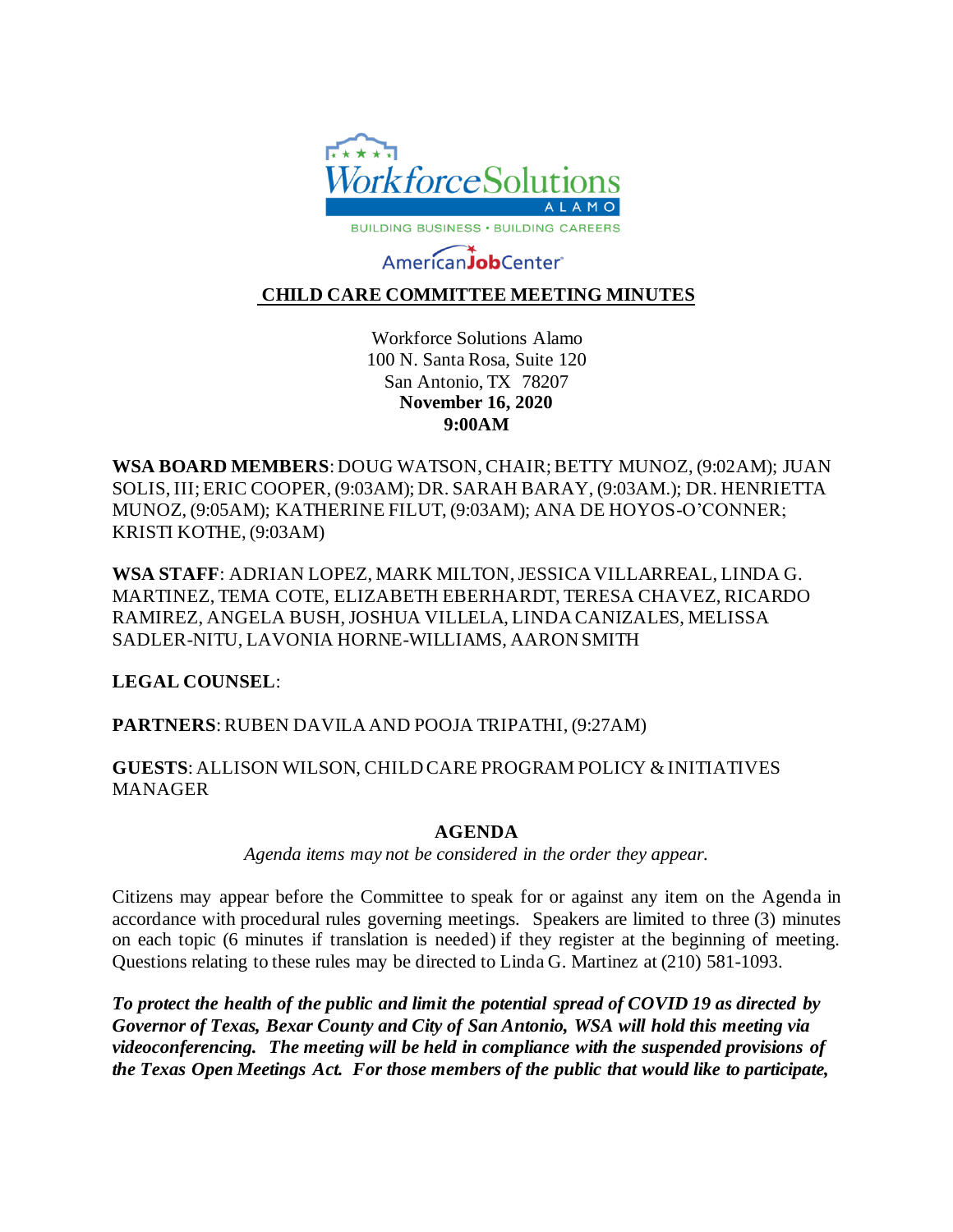*please call toll-free 1-877-858-6860, which will provide two-way communications through a speaker phone. For additional information, please call Linda G. Martinez, (210) 581-1093.* 

**Please join WebEx meeting from your computer, tablet or smartphone.**  <https://wsalamo.webex.com/wsalamo/j.php?MTID=m15222e0ae039583d6a2144324380e58d>

> **You can also dial in using your phone. United States (Toll Free): 1-415-655-0002**

**Meeting Number & Access Code: 146 891 2858**

**New to WebEx? Get the app now and be ready when your first meeting starts:**  <https://www.webex.com/>

**During the Public Comments portion of the meeting (Agenda Item 3), the Public may type their name into the chat box or unmute themselves and state their name.**

**The meeting host will call each member of the public for comments, in the order their names were submitted.**

- I. CALL TO ORDER AND QUORUM DETERMINATION Presenter: Doug Watson, Chair Call to Order and Quorum Determination At 9:05 a.m., Chair Watson called the meeting to order.
- II. ROLL CALL Presenter: Doug Watson, Chair The roll was called, and a quorum was declared present.
- III. PUBLIC COMMENT Presenter: Doug Watson, Chair No Public Comment
- IV. DECLARATIONS OF CONFLICT OF INTEREST Presenter: Doug Watson, Chair No declarations of conflict of interest.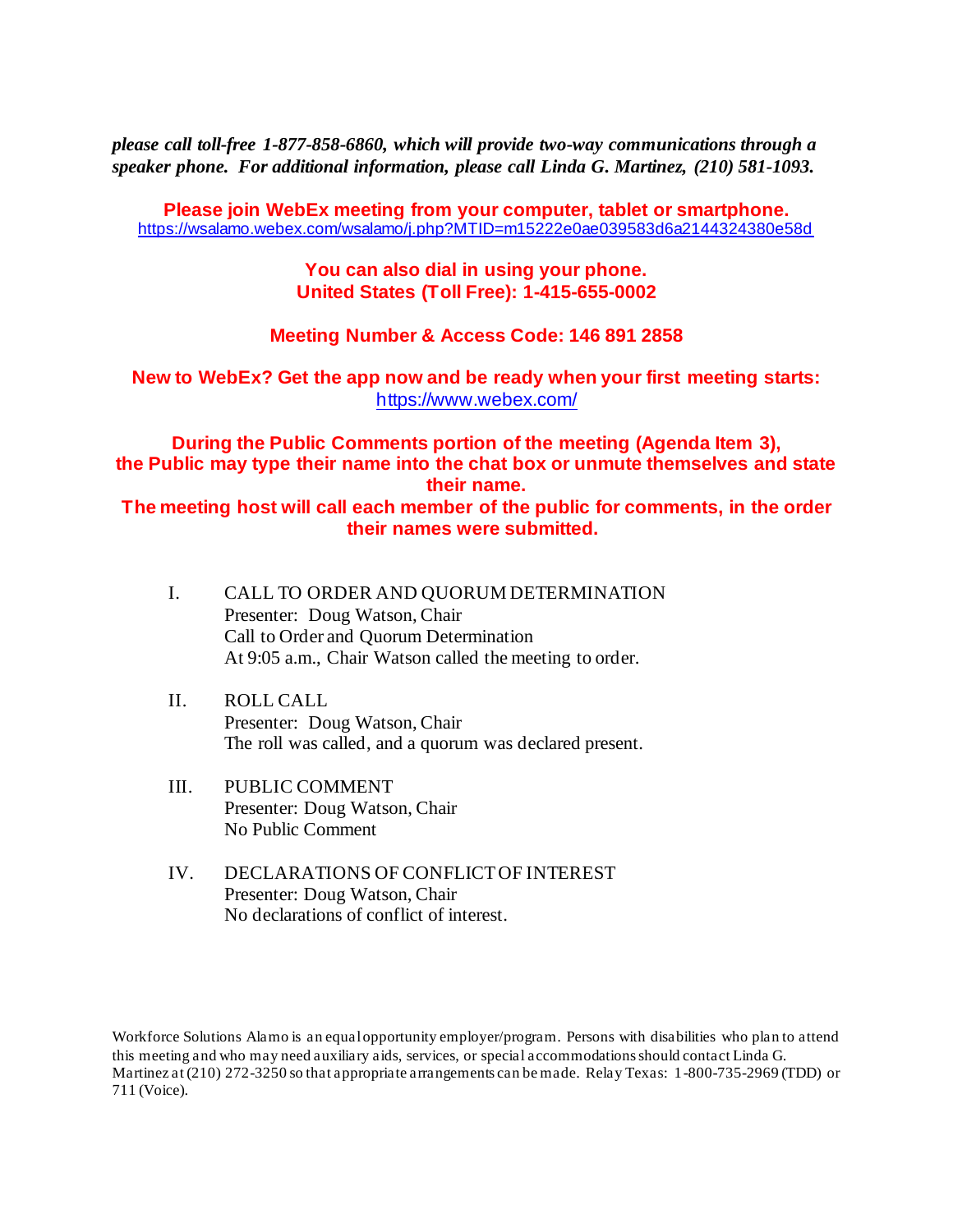- V. DISCUSSION AND POSSIBLE ACTION ON MINUTES OF NOVEMBER 10, 2020 SPECIAL MEETING Presenter: Doug Watson, Chair
	- **Upon motion by Director Eric Cooper and second by Ana DeHoyos O'Conner the Board unanimously approved the November 10, 2020 meeting minutes**.
- VI. STATEWIDE CHILD CARE CHANGES & CONTRACTED SLOTS Presenter: Allison Wilson, Child Care Program Policy & Initiatives Manager
	- Ms. Allison Wilson, Child Care Program Policy and Quality Initiatives Manager, for TWC briefed the WSA Child Care Committee (WSACCC) on statewide childcare changes on the horizon.
		- o Pre-Star Designation
			- New Child Care Rule
				- CCS providers meet Pre-Star Checklist
				- Continuum of Quality
			- Impacts
				- XX% currently meet Pre-Star Checklist
				- No impact to current Texas Rising Star certified programs
			- Supports and Resources
				- Automated
				- Local flexibility for mentor and CQIP support
				- Future supports to be determined
		- o Continuous Quality Improvement Plan (CQIP)
			- Collaborative process
			- Working document
			- Created electronically within Engage
			- Program level CQIP required
			- Documented step by step Action Plan
		- o Weighting and Categorical Changes
			- Removal of Category
			- Re-weighting for Overall Star Level
				- Category  $1 = 20\%$
				- Category  $2 = 40\%$
				- Category  $3 = 20\%$
				- Category  $4 = 20\%$
		- o Texas Rising Star Staff Requirements
			- Requirements:
				- Training Course required for both mentors and assessors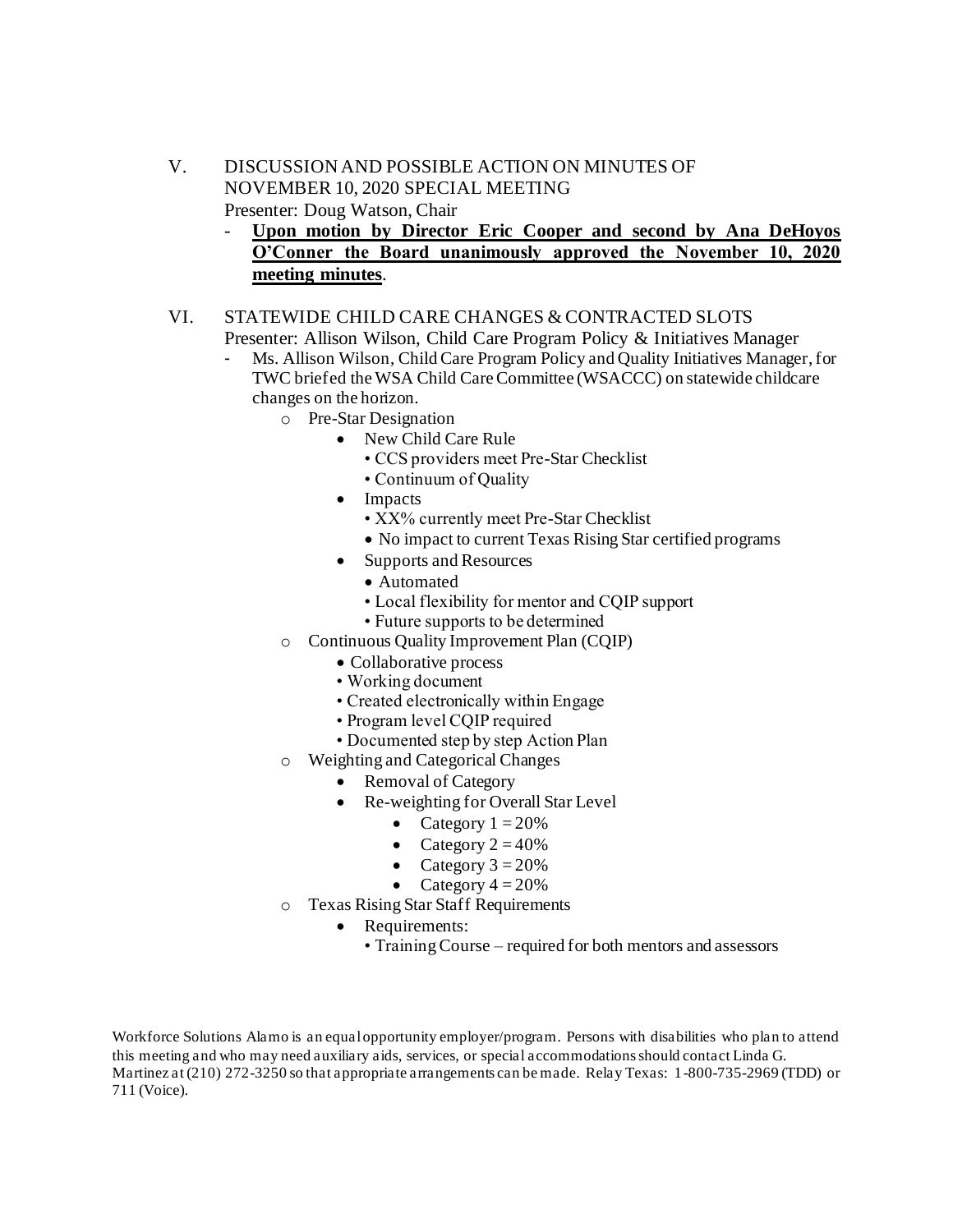- Certification Course required for assessors
- Reliability Checks required for assessors
- PLCs available for both mentors and assessor
- Mentor Micro-credential required for mentors
- Statewide Training in January 2021
- Centralizing Assessors
- Timeline:
	- October 2020, Commission approval of draft rules
	- October November 2020, Public comment period on draft rules (ends 11/23)
	- January 2021, Commission action to adopt final rules
	- January March 2021
		- Assessment freeze
		- TRS staff training on revisions
		- Certification of Assessors
- April 2021, Rolling implementation of revisions
	- Assessment freeze ends
	- Programs are assessed under revised Guidelines on a rolling basis
- The WSA Child Care Committee expressed interest in contracted slots at the last Committee meeting. Ms. Wilson will expand on these proposed changes to TWC Rules.
- Contracted slots align with WSA Child Care Committee Guidelines because they have the potential to support TRS providers financially and expand access to quality childcare in our region.
- WSA plans to explore the possibility of implementing contracted slots if included in the final TWC Rule changes.
- The WSA Child Care Committee will evaluate available options and strategies after the TWC briefing and further discussion.
- WSA staff will develop a preliminary plan based on WSA Child Care Committee input and guidance.
- With WSA Child Care Committee approval, WSA staff will notify TWC of intention to implement contracted slots by the November 20, 2020 deadline and provide updates on progress and strategies.
- Mr. Solis asked if the location was factored into any of the data collection information. There is no incentive to encourage placing a five-star childcare center in an area that is poverty stricken.
- Ms. Wilson stated the workgroup was heavily focused on programs that are not participating in Texas Rising Star at all. The top priority was to move programs up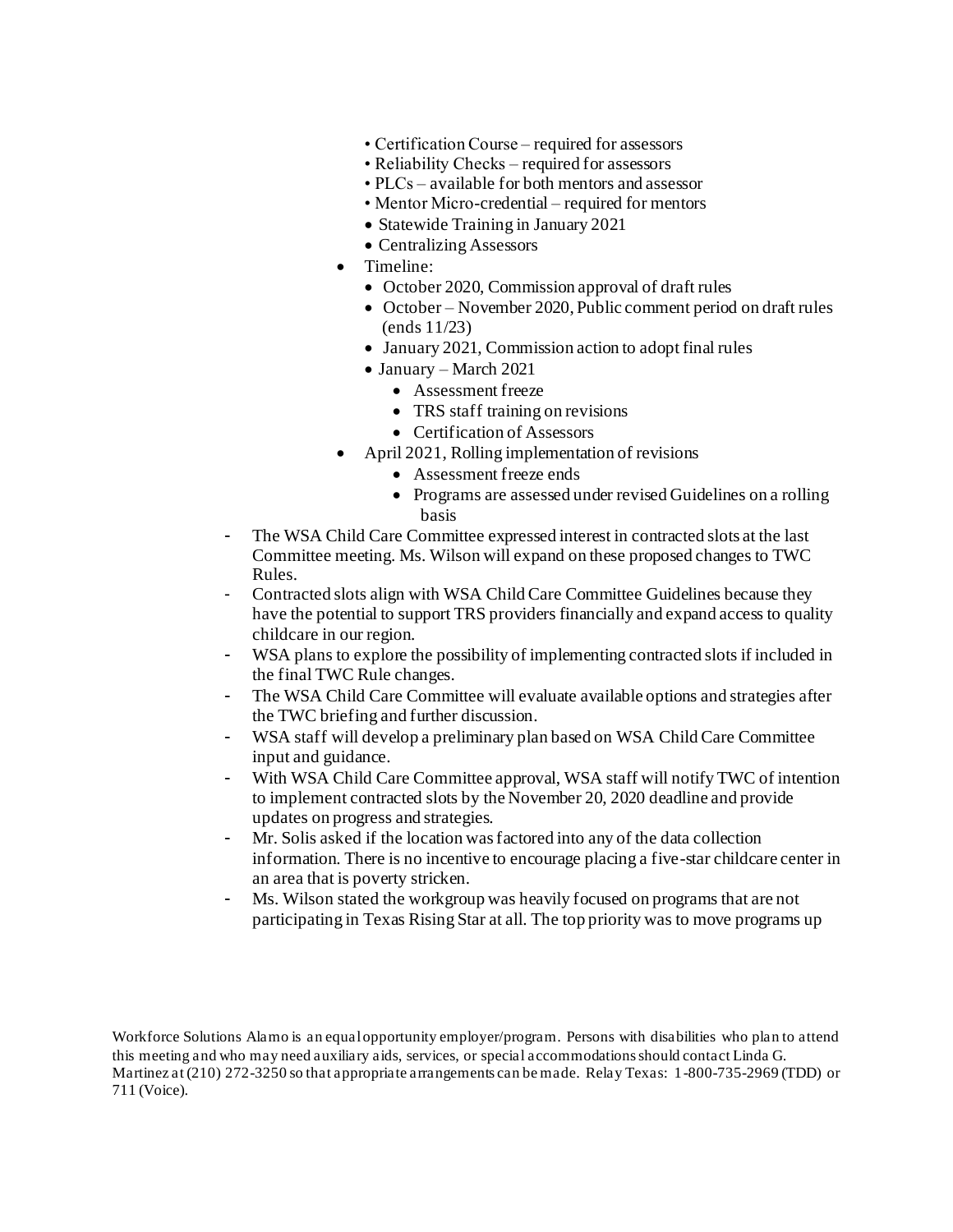the chain and setting goals around programs. She also urged the ChildcareCommittee to stay abreast of the state plan and offer feedback throughout the process.

- Chair Watson and the Child Care Committee agreed to have WSA staff submit to TWC the intention to implement contracted slots by the November 20, 2020 deadline and provide updates on progress and strategies.

## VII. UPDATE CHILD CARE QUALITY CONTRACT (CCQ) RFP (DISCUSSION AND POSSIBLE ACTION)

Presenter: LaVonia Horne-Williams, Procurement Director

- The RFP was issued on Friday, November 06. The required return date is November 13th and our Pre-proposal meeting will be scheduled for November 19th at 2:30 PM. Central standard time.
- We will be accepting written questions for the RFP. through November 23rd at 4:00PM, We will be providing responses within 1 to 2 days prior to the Thanksgiving holiday. The submission deadline for the RFP will be December 15th. at 5:00PM.
- Procurement received great feedback from the Committee. We made all of those updates and changes. The current RFP is published and available on our website for anyone to review.
- Mr. Juan Solis asked, what was the total number of bidders that were reached?
- Ms. LaVonia Horne-Williams stated it was sent out to 73 bidders on Procurement's list of bidders. It was also published on the Texas Comptroller's website.

#### VIII. UPDATE AND DISCUSSION AND POSSIBLE ACTION

Presenter: Jessica Villarreal, Child Care Services Director

- a) TRS Stipend Plan to Expense \$258K Funding by Dec. 31, 2020
	- o Providers must complete Business Accelerator Course
	- o Funds must be applied to business expenses
	- o Providers must sign MOU
	- o One-year probation for providers that don't comply with MOU
	- o 31 providers were awarded stipends that met specific requirements.
	- o Awarded amounts ranged from \$3K to \$18K

## **Upon motion by Director Eric Cooper and second by Director Juan Solis the Child Care Committee unanimously approved to issue stipends to designated providers based on eligibility criteria and WSA will ensure providers comply with the conditions of the MOU.**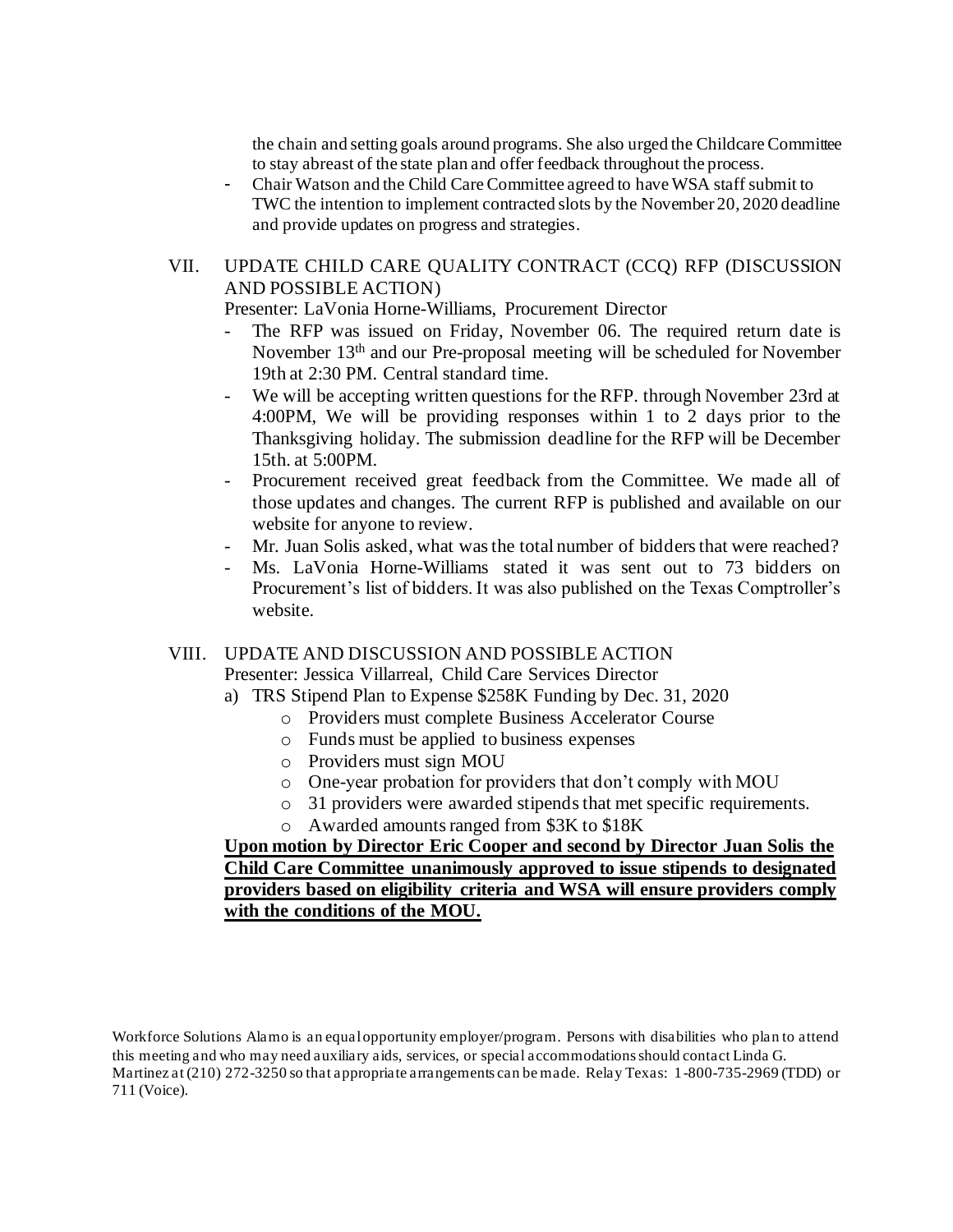- b) TRS Discount
	- o Child Care Services (CCS) parents must pay a parent share of cost (PSOC) based on income.
	- o This will be a financial incentive for parents and the children will reap the short-term and long-term benefits of being enrolled at a TRS provider.
	- o There has been a significant increase in TRS enrollments over the last two program years. This was accomplished by increasing parent awareness and an increase in TRS providers in our region.
	- o The TRS discount will be an added incentive and it can be used to create more awareness. This change may also encourage more CCS providers to become TRS certified.
	- o At this time the budget will only allow for a 10% discount.
	- o Ana DeHoyos O'Connor asked how we are educating our parents regarding quality care in Texas Rising Star?
	- o Tony Martinez, Child Care Manager replied, we have large TRS posters that we've developed and placed in every career center. We continue to provide reminders and as a result we have increased the number of children in TRS.

## **Upon motion by Director Eric Cooper and second by Director Betty Munoz, the Child Care Committee unanimously approved the Parent Share of Cost (PSOC) of 10%.**

- c) Child Care Quality Budget Briefing
	- o TWC extended PY20 funds until 12/31 due to COVID
	- o After extension, TWC added a stipulation contractor salaries are not an approved expense. This was unprecedented
	- o Spend all carryover funds from PY20 (\$322,594), + funds allocated for 1st Quarter PY21 (\$177,209) = \$499,594 and  $+$  \$150,000 = \$649,594

Expensing of funding will be accomplished by:

- o Implementing 1st Quarter PY21 plans shared at previous meeting
- o Purchasing: Social Emotional and Multicultural Resources, STEAM, COVID Kits, Outdoor play resources
- o Expediting Dream Proposals planned for after January 2021
- o Contingency plans in place
- Chair Watson asked, who are the kits and outdoor play resources going to be allocated to? Are they going to TRS centers or CCS providers?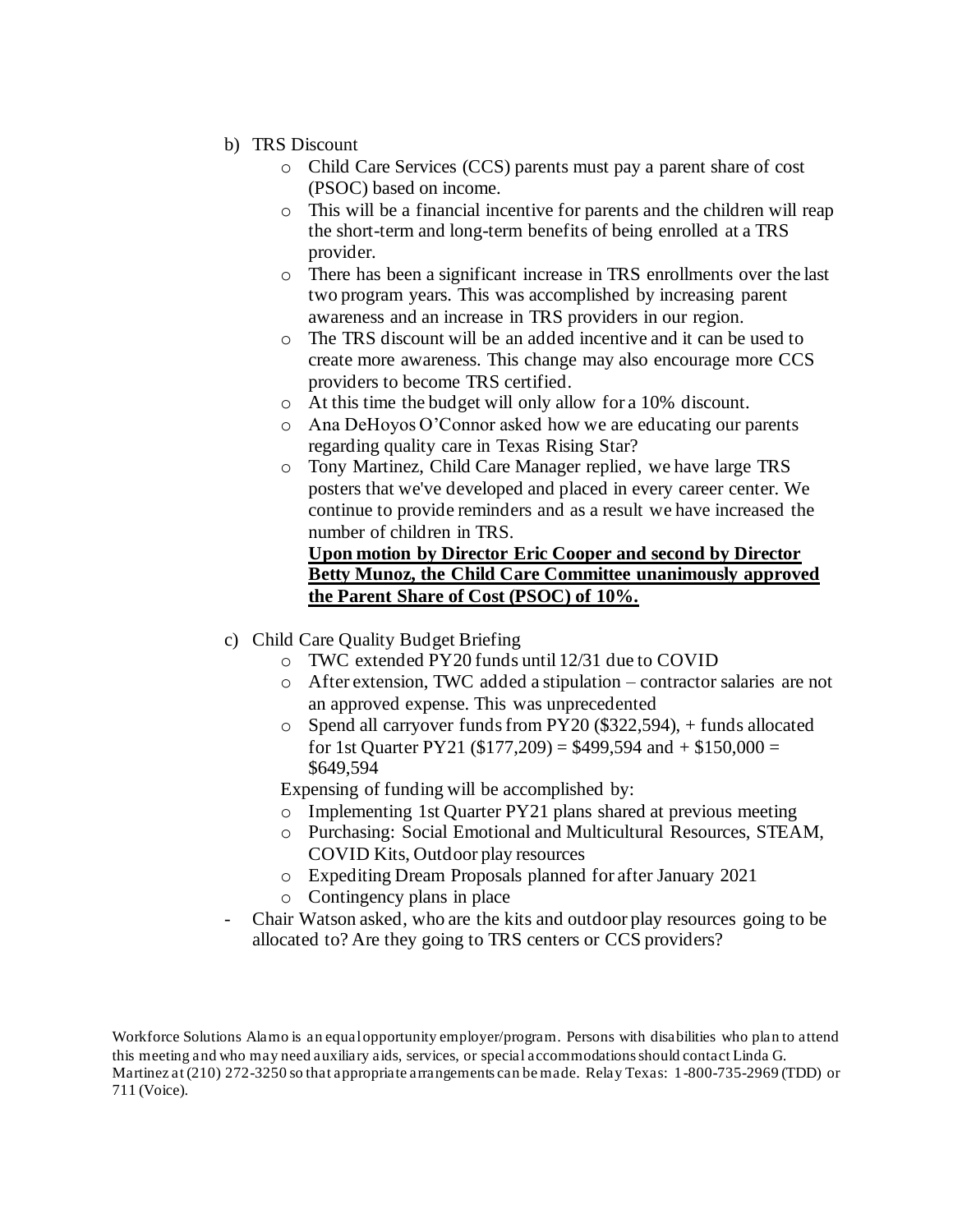- Jessica Villarreal, Child Care Services Director replied, these were originally planned for TRS centers. There is a training scheduled by C2Global STEAM. those were already allocated.
- Ana DeHoyos O'Connor recommended WSA staff provide a brief explanation to the center director(s) and center staff of the item(s) they will receive, why they are receiving this item, how did the teachers interact with children with these items.
- Mr. Juan Solis recommended additional educational training, for example, technology, services using WebEx and/or Zoom and using these funds for those specific resources.

#### IX. CEO REPORT

Presenter: Adrian Lopez, CEO

- Mr. Lopez provided update on the Texas Mutual Insurance \$75,000 grant
- The Local Plan/Strategic Plan is being developed and will include more information regarding childcare.
- Mr. Lopez also requested Chair Watson or someone from the Child Care Committee drafting an editorial and/or reaching out to the media informing of the creation of the WSA Child Care Committee and showcasing the board members including the advisory board members; the changes in policies that have taken place in a short timeframe; the \$75,000 Texas Mutual Insurance Grant that was awarded; and the \$258,000 investment to childcare in stipends.
- Chair Watson will work with Linda Canizales, Public and Government Relations Coordinator on write-up.

#### X. CHAIR REPORT

Presenter: Doug Watson, Chair

- No Report

#### XI. NO EXECUTIVE SESSION

Executive Session: Pursuant to Chapter 551 of the Texas Open Meetings Act, the Committee may recess into Executive Session for discussion on any issue for which there is an exception to the Act as set out in section 551.071 et. seq. including, but not limited to, the following:

a. Government Code §551.072 – Discussions Regarding Purchase, Exchange, Lease, or Value of Real Property if Deliberation in an Open Meeting Would Have a Detrimental Effect on the Position of Workforce Solutions Alamo in Negotiations with a third Party;